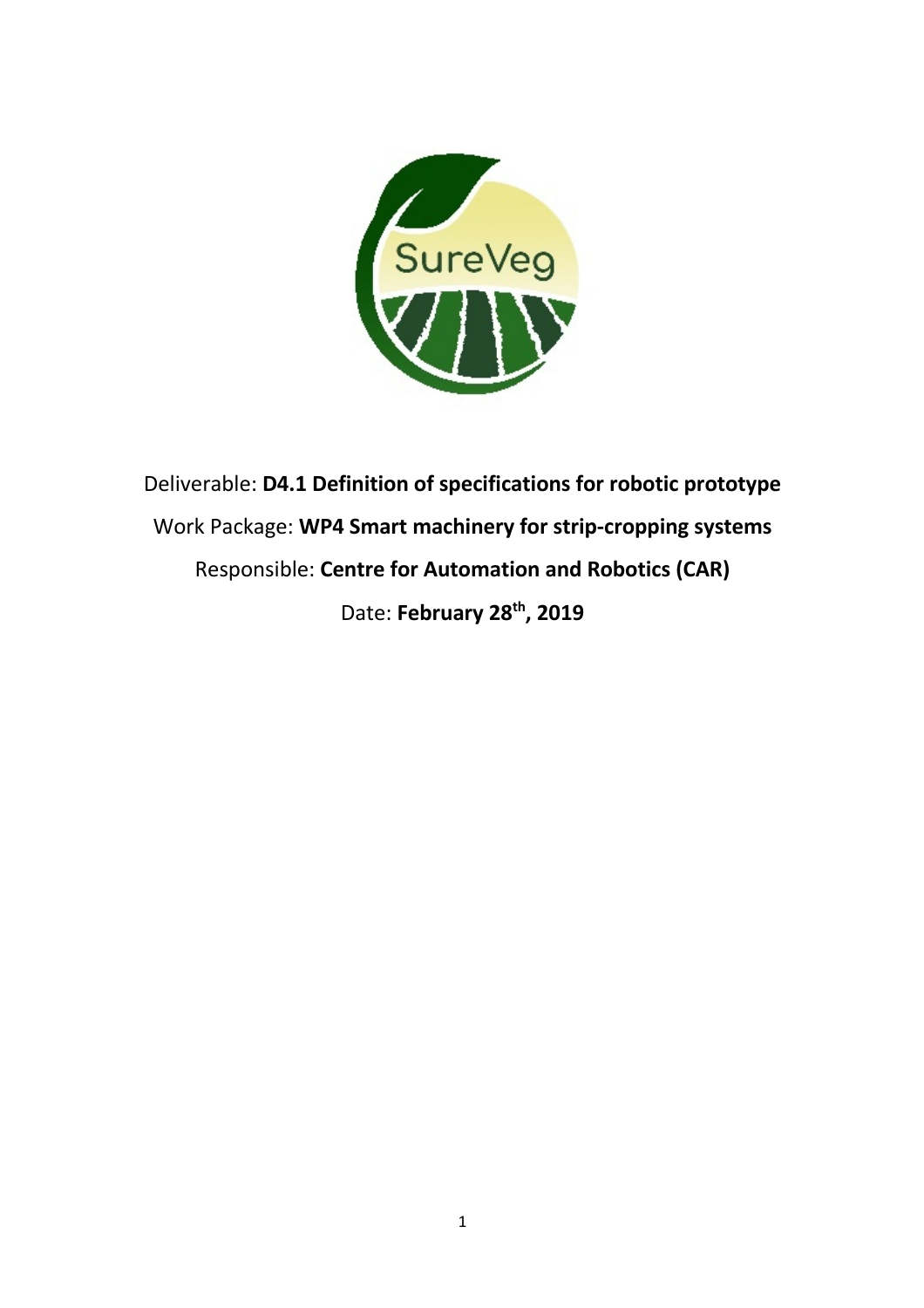## **Version control**

| Version        | Description            | Date                             | Approval                  |
|----------------|------------------------|----------------------------------|---------------------------|
| D4.1 Robotic   | Specifications of      | January 24th, 2019               | Juan Jesús Roldán         |
| Prototype v1.0 | Robotic Prototype      |                                  |                           |
|                | for strip-cropping     |                                  |                           |
|                | systems                |                                  |                           |
| D4.1 Robotic   | <b>Fixing comments</b> | February 15 <sup>th</sup> , 2019 | Jaime del Cerro           |
| Prototype v1.1 | after first internal   |                                  | <b>Antonio Barrientos</b> |
|                | review                 |                                  |                           |
|                |                        |                                  |                           |
| D4.1 Robotic   | Collect revision       | February 21 <sup>st</sup> , 2019 | Antonio Barrientos        |
| Prototype v2.0 | suggestions of UPM     |                                  |                           |
|                | project partners       |                                  |                           |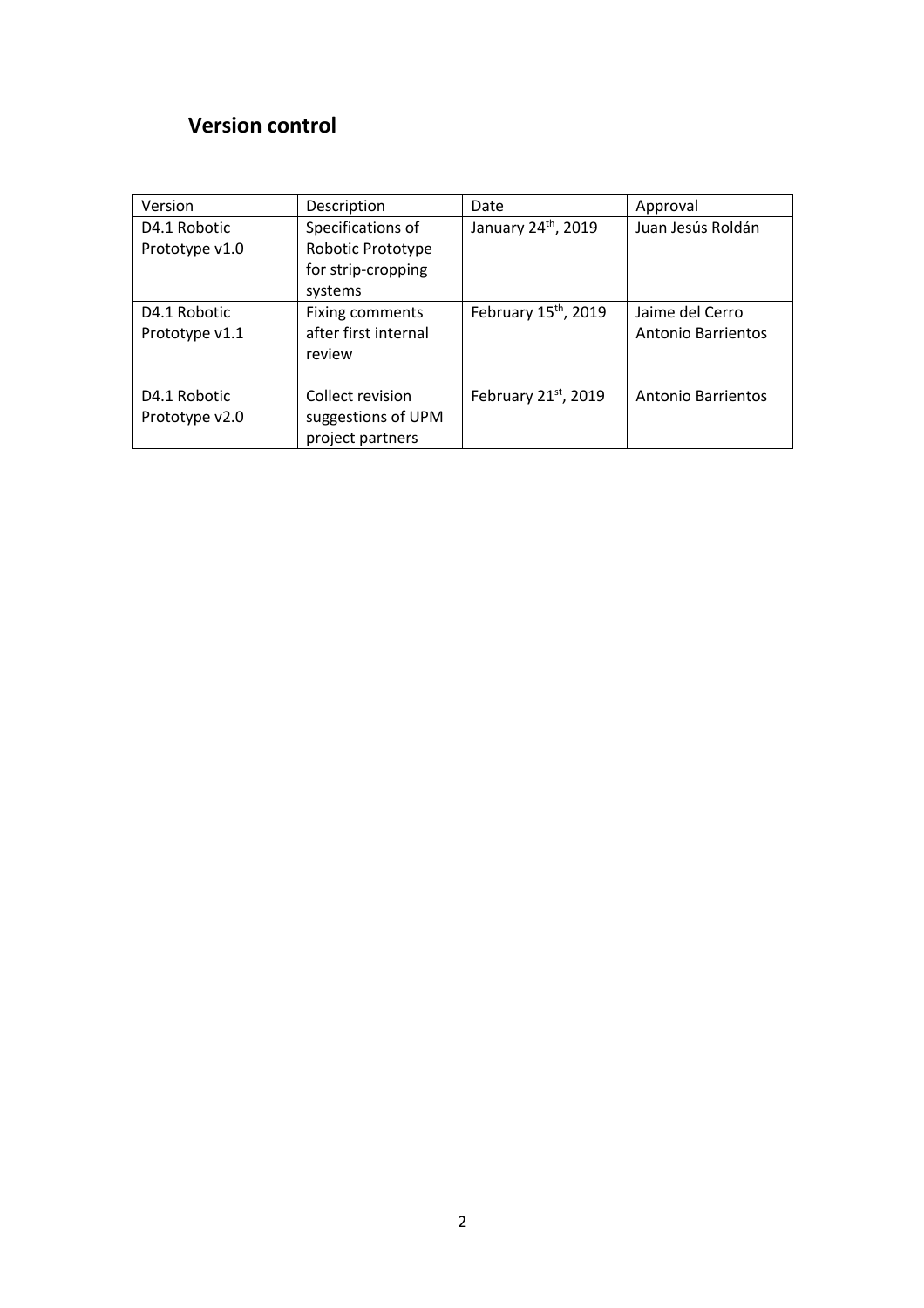## **Table of contents**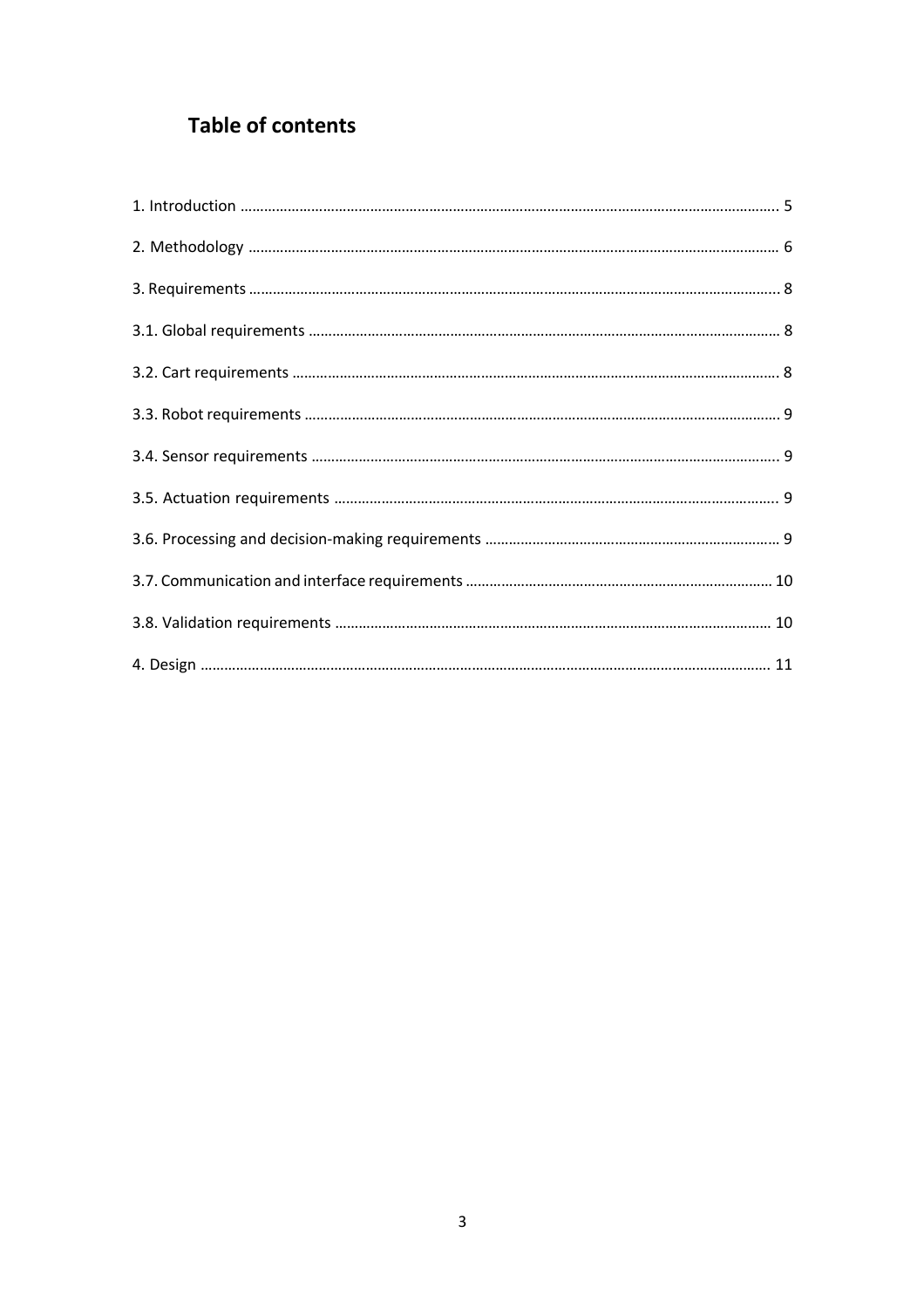# **List of figures**

## **List of tables**

|--|--|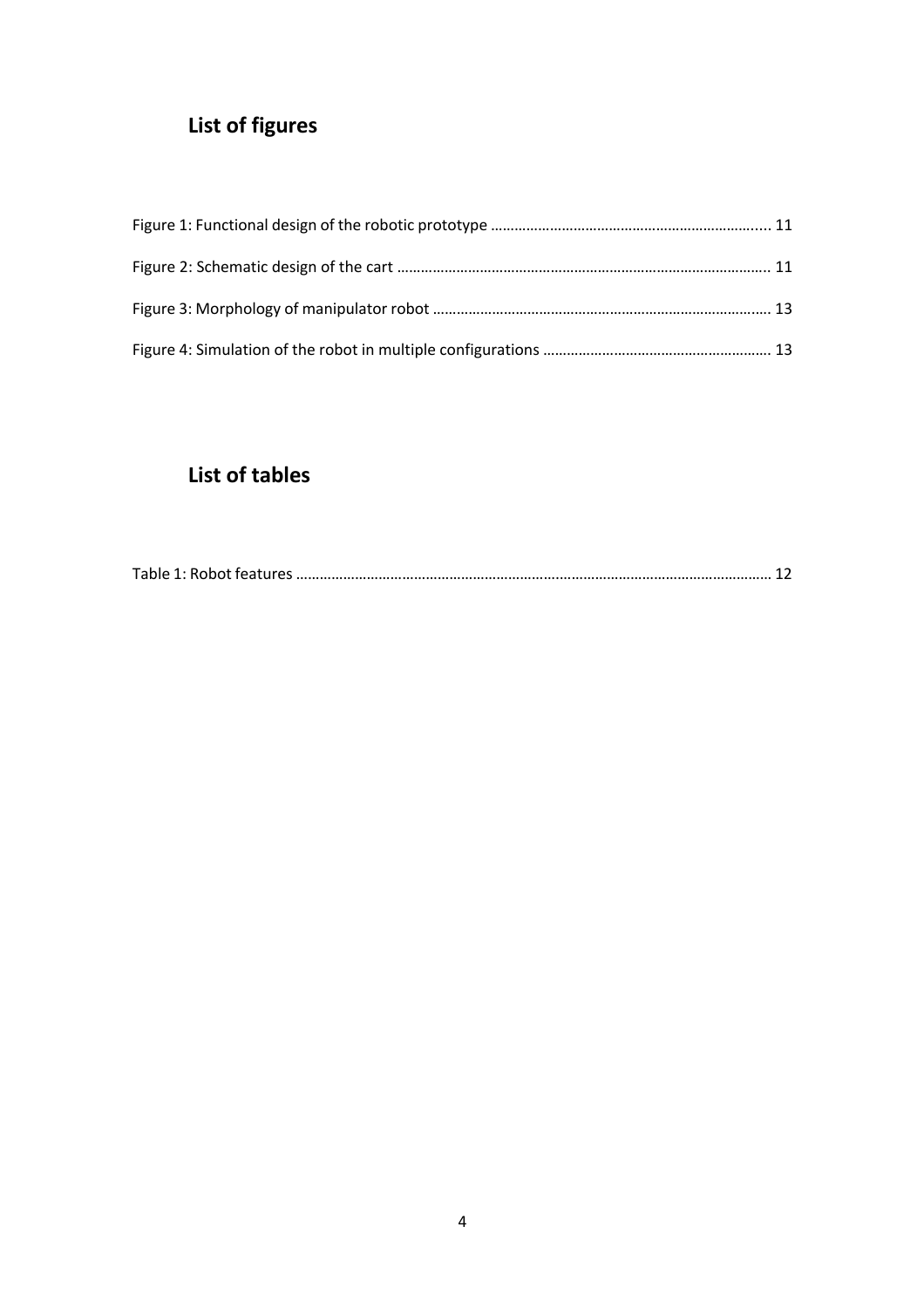### **1. Introduction**

The *SUREVEG* project proposes the development and application of new organic cropping systems using strip-cropping and fertility strategies to improve resilience, system sustainability, local nutrient recycling and soil carbon storage. The project has three main goals: 1) Designing and testing strip-cropping systems in vegetable producing countries at different geographical locations in Europe, 2) Developing and testing soil-improvers and fertilizers based on pre-treated organic plant residues, and 3) Developing and testing smart technologies for management of strip-cropping systems.

The *WP4* of the *SUREVEG* project is focused on the third goal: *Smart machinery for strip-cropping systems.* This WP aims at developing a robotic tool for the automation of field operations in strip-cropping systems, including the adequate sensors to collect valuable data and actuators to apply precise fertilization. Specifically, this WP comprises four goals: 1) Designing a multipurpose robotic tool, 2) Developing sensing systems and algorithms, 3) Developing an actuation system, and 4) Implementing motion planning strategies.

This document, entitled *D4.1 Definition of specifications for robotic prototype*, corresponds to the first deliverable of WP4 in the SUREVEG project. It describes the technical specifications for the prototype, in order to automate the management of strip-cropping systems. Therefore, this document defines the work to be performed in WP4 and impacts the next deliverable, i.e., *D4.2 Integrated Prototype*.

The rest of the document is organized as follows: Section 2 presents the methodology followed for the design of the prototype, Section 3 specifies the requirements of the prototype and its components, and Section 4 involves the preliminary design of the prototype to meet these requirements.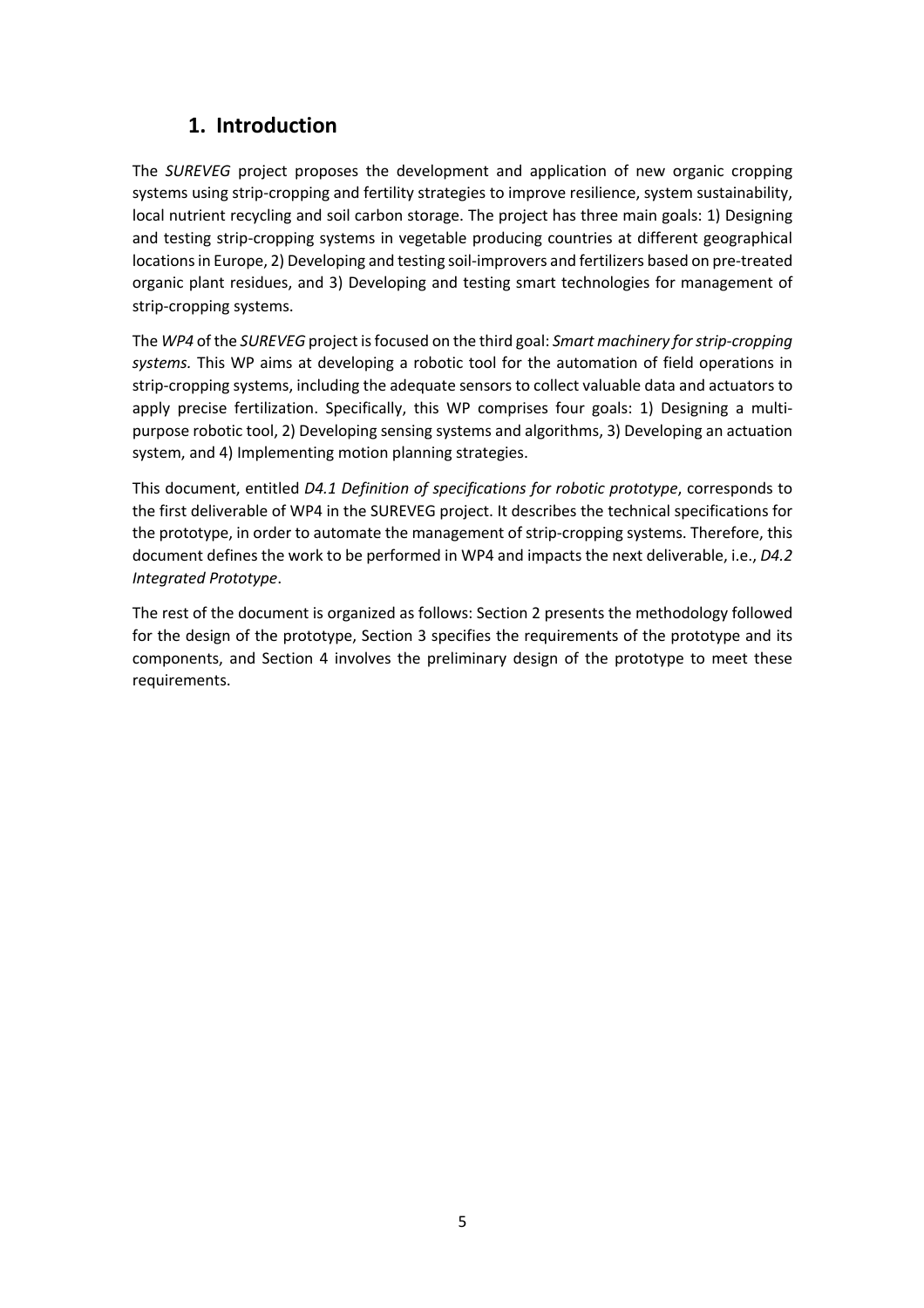## **2. Methodology**

As previously mentioned, *WP4* is focused on developing a robotic prototype for the management of strip-cropping systems. The rest of the WPs in the project are involved in the development of these agronomic systems: *WP1* collaborates with stakeholders to identify their needs and defines the strategy for the implementation of strip-cropping systems, *WP2* deals with the selection of main and cover crops used by these systems according to the different geographic areas, and *WP3* conducts the farm trials, planning the fertility strategies and evaluating the performance results. Therefore, it can be said that the activities of *WP4* highly depend on the needs of the other WPs in the SUREVEG project. This fact is reflected in the methodology followed in the definition of the prototype, which is as follows:

- 1) Analysis of application
- 2) Definition of requirements
	- 1) Global requirements
	- 2) Cart requirements
	- 3) Robot requirements
	- 4) Sensor requirements
	- 5) Actuation requirements
	- 6) Processing and decision-making requirements
	- 7) Interface and communication requirements
	- 8) Validation requirements
- 3) Design of prototype

The methodology arises from the application (the management of strip-cropping systems) by studying the requirements (sensing and actuation needs) and restrictions (features of the scenario). However, since the final goal of the WP4 is to develop a proof of concept and this WP is executed simultaneously with the others, the prototype has to be designed to work in a specific scenario under certain conditions. Therefore, the first step is to analyze the application to determine the objectives, requirements and limitations.

The requirements of the system are derived from the application. They are listed with an identification number and each defined with a sentence. This sentence has to describe unequivocally a condition that the system should meet. Whenever possible, every requirement should define a unique condition. For instance, if the system has to meet two closely related conditions, they are proposed in two separate requirements.

The requirements can be classified into eight categories, namely global, cart, robot, sensor, actuator, processing and decision, interface and communications, and validation. The global requirements are related to the application (i.e., the tasks and the scenario) or the whole system. The cart requirements only control the design of the cart, whereas the robot ones only affect the development of the robot. In the same way, the sensor and actuator requirements define the objectives that must be achieved by the sensing and actuation subsystems respectively. The processing and decision requirements establish the roles of the system and the operator in the control and monitoring of the mission. The interface and communication requirements describe the way the information and commands are exchanged among different agents (prototype, components and operator). Finally, the validation requirements specify the conditions under which the performance of the system will be tested.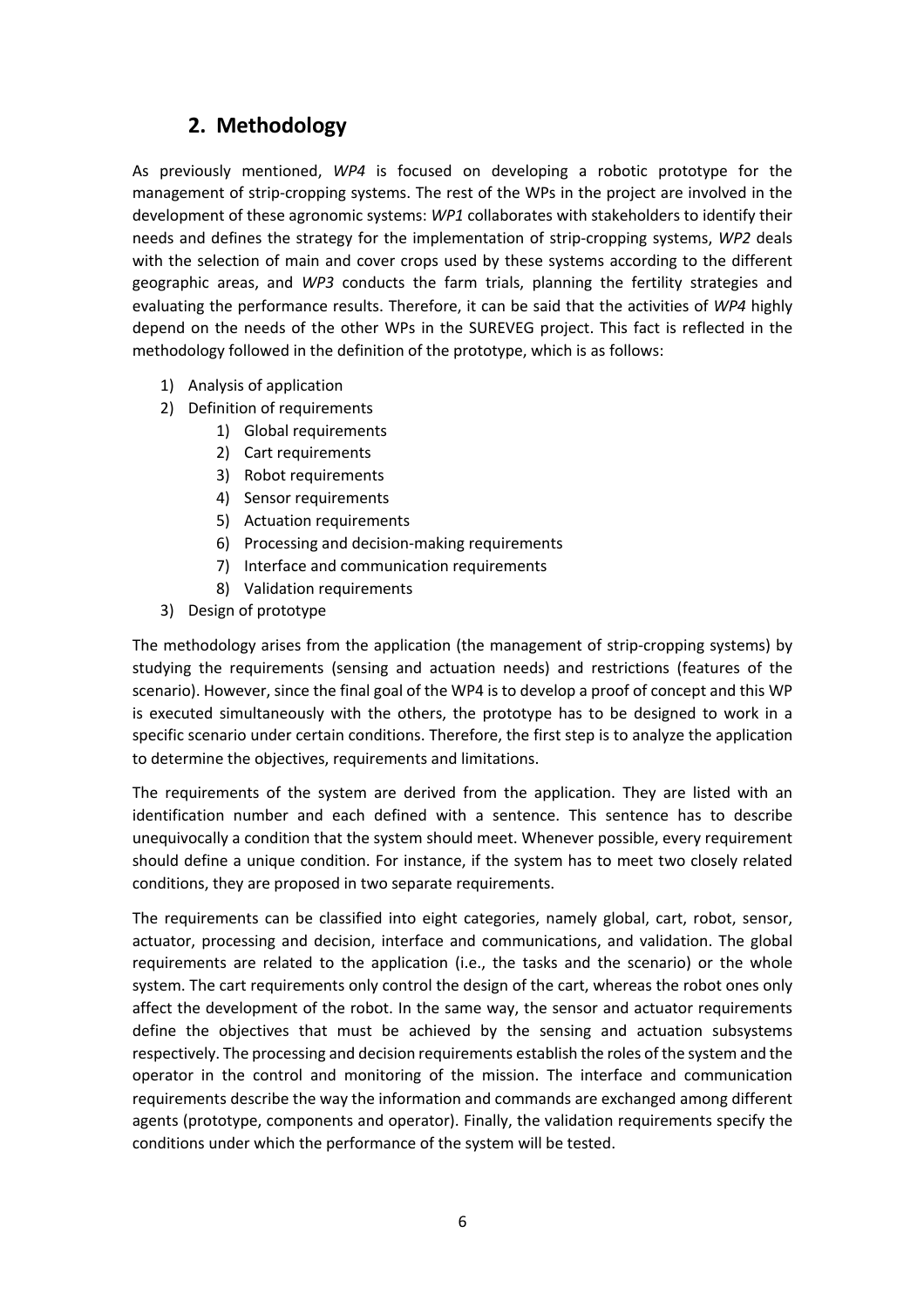Moreover, a preliminary design of the whole prototype has been carried out, including the wheeled cart, the manipulator and the components in charge of sensing and actuation.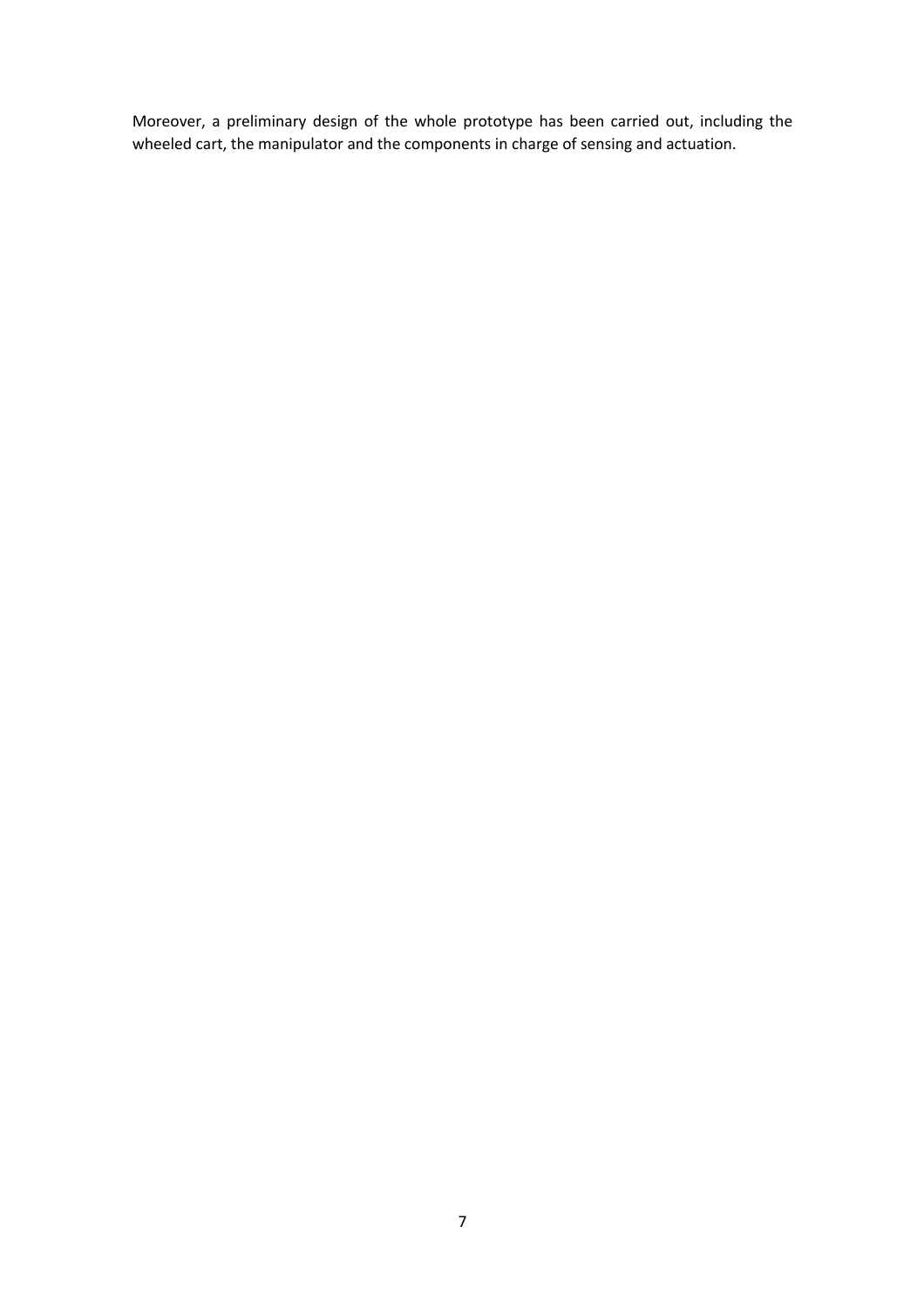### **3. Requirements**

#### **3.1. Global requirements**

**R101:** The system shall work in strip-cropping systems.

**R102:** The system shall operate on selected winter (for example, leeks, beans and cabbage) and summer crops (i.e., tomato, beans and pumpkin).

**R103:** The system shall move along crop rows with widths in the range of 1-1.4 meters, heights between 0.2 and 0.6 meters and lengths between 10 and 100 meters.

**R104:** The system shall operate without damaging the plants.

**R105:** The system shall collect information of the spatial and time heterogeneities in the crops.

**R106:** The system shall recognize crops and weeds.

**R107:** The system shall determine the type, location and health of the plants.

**R108:** The system shall early detect plant problems.

**R109:** The system shall provide information about the health of the crops, such as some symptoms of diseases: e.g., water stress and abnormal colors.

**R110:** The system shall apply liquid treatments to the crops.

**R111:** The treatments will be applied to the ground around the target plant.

**R112:** The system shall consist of a wheeled cart, a manipulator robot and the required components for sensing and actuation tasks.

**R113:** The system shall have a protection of IP54 against solid particles and liquids.

#### **3.2. Cart requirements**

**R201:** The cart shall consist of a structure of bars with four wheels, similar to the gantry systems used in controlled traffic farming or pivot irrigation systems.

**R202:** The cart shall have an axle track in the range of 1.2 to 1.5 meters to move along the rows without damaging the crops.

**R203:** The cart shall have clear height of 1 to 1.4 meters over the ground to hold the robot, sensors and actuators that must work over the plants.

**R204:** The cart shall have a wheelbase of at least 1 meter to be able to collect data of the plants in a circle with a diameter of 1 meter.

**R205:** The cart shall carry a payload of at least 120 kilograms, which includes the estimated weights of the manipulator (25 kg), the components required to power and control it (25 kg), the tank for the liquid treatments (60 kg), the actuators required to apply them (5 kg) and the sensors and cameras (5 kg).

**R206:** The cart does not have to be autonomous nor motorized.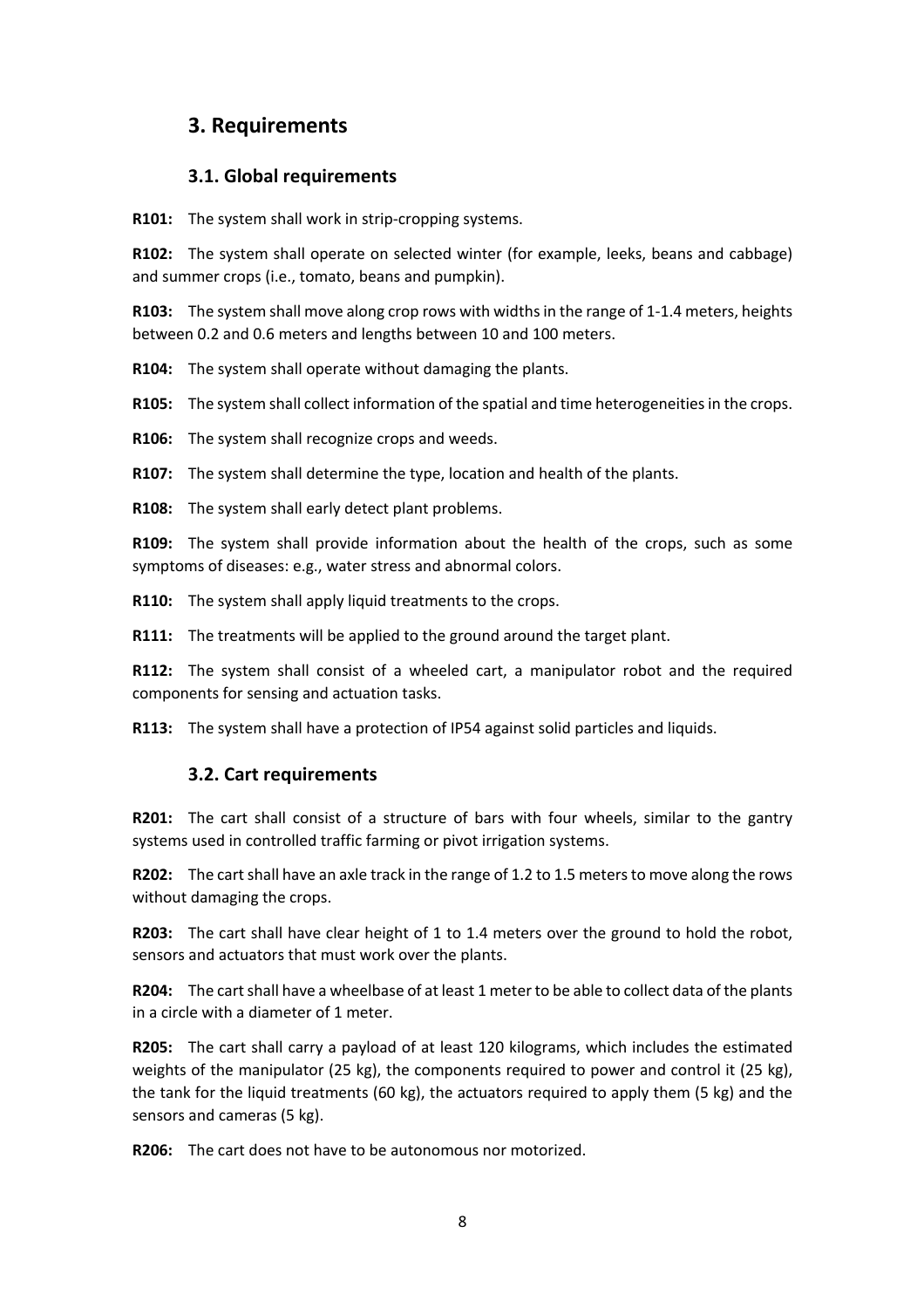#### **3.3. Robot requirements**

**R301:** The robot shall hang down from the structure of the cart.

**R302:** The robot shall reach the plants to acquire data and apply treatments.

**R303:** The robot shall be able to place its tool within a circle with a diameter of 1 meter at a height of 0.2 meters over the ground.

**R304:** The robot shall have a reach (i.e., a distance between the base and the tool) of at least 600 millimeters.

**R305:** The robot shall have a precision of at least 10 millimeters in the positioning of its tool.

**R306:** The robot shall have a maximum weight of 50 kilograms, including not only the electromechanical components, but also the power and control equipment.

**R307:** The robot shall have a load capacity of 1.5 kilograms in operation positions to carry out sensing and actuation elements.

**R308:** The robot shall be able to reach most of the points inside the workspace defined by previous requirements with different orientations of the tool.

**R309:** The robot shall be protected from dust and water jets.

#### **3.4. Sensor requirements**

**R401:** As a proof of concept, the prototype shall focus on only one sensing technology.

**R402:** The prototype shall integrate a camera to take multispectral images.

**R403:** The prototype shall be able to take pictures of the crops in a circle with a diameter of 1 meter and below the cart with enough resolution to distinguish separate plants.

**R404:** The prototype may integrate other complementary sensing technologies, such as RGB cameras, LIDARs, spectroscopes and stereo cameras.

#### **3.5. Actuation requirements**

**R501:** As a proof of concept, the prototype shall focus on only one plant treatment.

**R502:** The prototype shall be able to spray a liquid treatment.

**R503:** The prototype shall actuate on the ground around the plants.

#### **3.6. Processing and decision-making requirements**

**R601:** The operator shall be able to supervise the operations of the system remotely.

**R602:** The operator shall be able to start/stop the complete system at any moment.

**R603:** The operator shall dictate the targets where specific measurements and treatments are required to the robot.

**R604:** The robot shall plan the movements to reach the goals autonomously.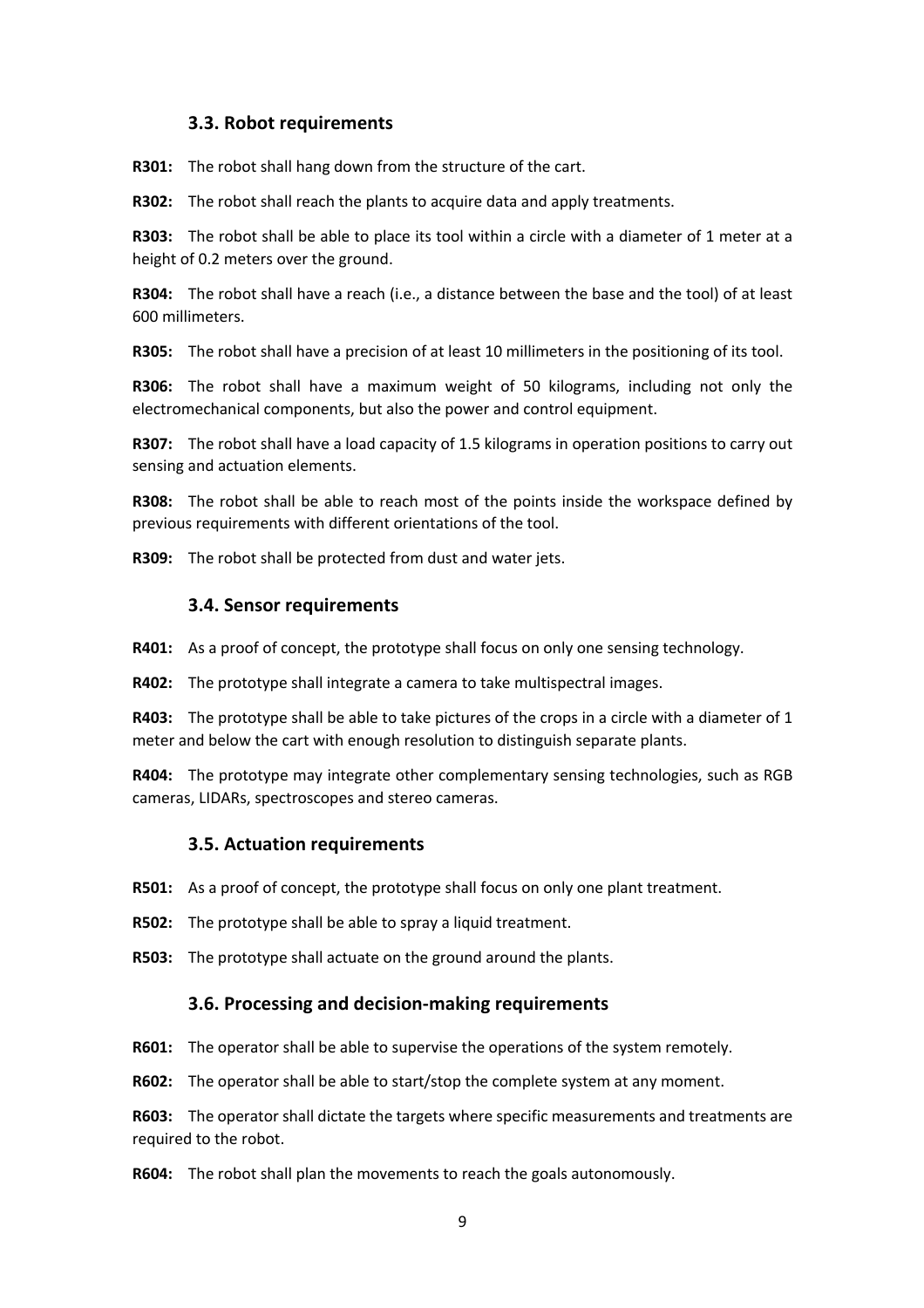**R605:** The sensing system shall work continuously and autonomously during the operation.

**R606:** The operator shall be able to start/stop the actuation system.

**R607:** The system shall identify each plant and provide an index regarding its state, as well as recommend a treatment.

#### **3.7. Communication and interface requirements**

**R701:** The interface shall show the relative location of the cart in the strip cropping field: e.g., provide the number of the crop row and the distance from the beginning.

**R702:** The interface shall show real-time relative position of the robot to the cart, including both the states of its joints and the position and orientation of its tool.

**R703:** The interface shall show all the camera images and sensors measurements.

**R704:** The interface shall allow the operator to send pose goals to the tool of the robot.

**R705:** The interface shall allow the operator to activate/deactivate the treatment spray.

**R706:** The interface shall allow the operator to stop the system in case of emergency.

**R707:** All the systems shall be communicating using a Wi-Fi network.

**R708:** The software shall be developed by using common assets in the world of robot planning and control.

**R709:** The software shall be developed in modules, so it can be expanded to add new functions.

#### **3.8. Validation requirements**

- **R801:** The system shall be validated through both component and global tests.
- **R802:** The tests shall take place in a strip-cropping field in Madrid (Spain).
- **R803:** The requirements of the robot shall be validated independently in laboratory experiments and integrated in the system in field experiments.
- **R804:** The robot shall be validated by dictating 20 randomly generated pose goals within its workspace and measuring its precision (defined as the distance between commanded and reached poses) (R303, R304 and R305).
- **R805:** The sensing system shall be validated in field experiments.
- **R806:** The requirements of the sensing system (R402, R403 and R404) shall be validated by mapping a complete crop row as defined by R102 and R103
- **R807:** The actuation system shall be validated in field experiments.
- **R808:** The requirements of the actuation system (R502 and R503) shall be validated spraying 10 plants and determining its precision (defined from the difference between the real and target areas of the treatment).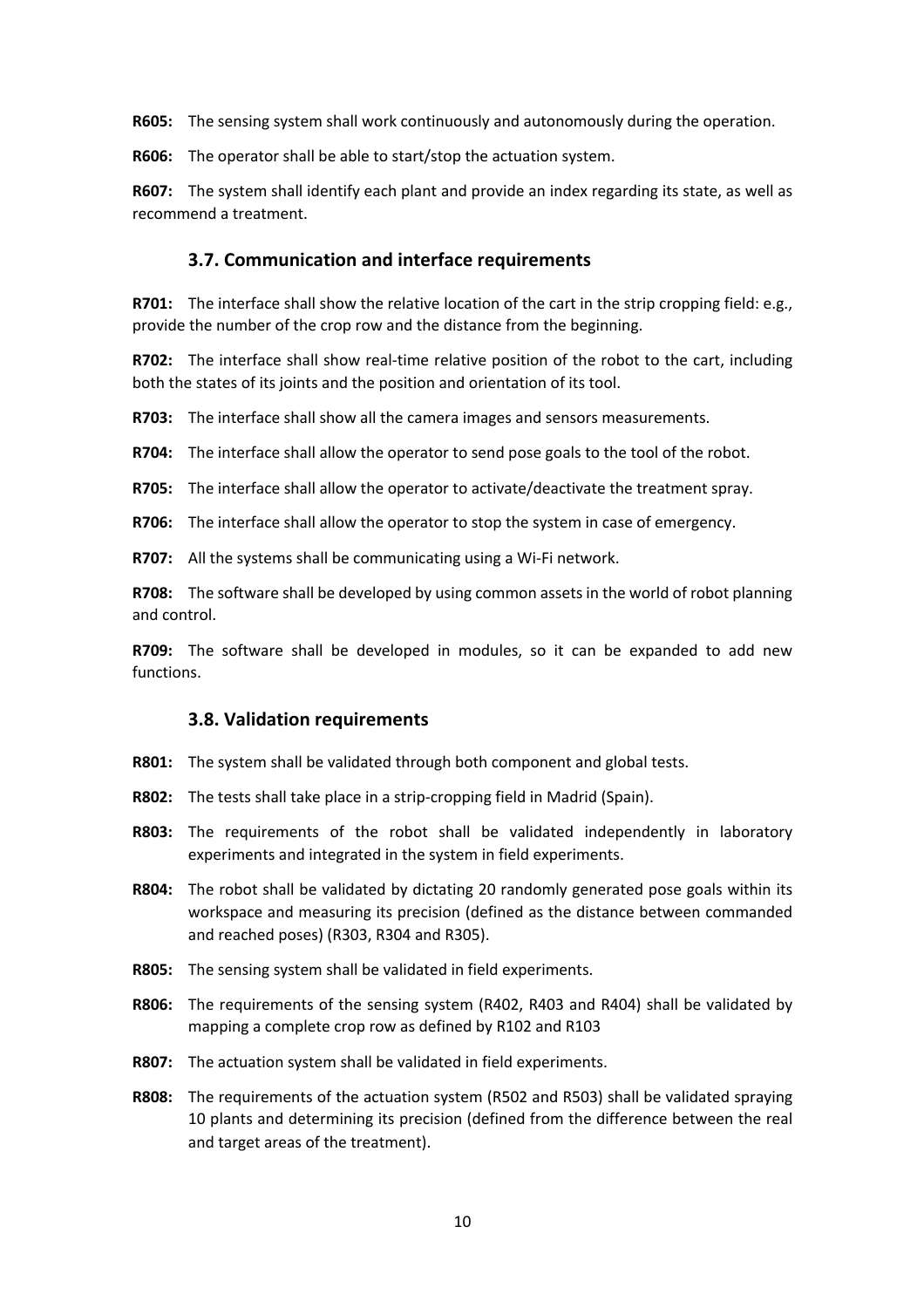## **4. Design**

In order to meet the requirements (R101-R113), the system will be made up of a cart, a manipulator robot, a tank with spraying system, sensors and cameras. A functional design of the system is shown in Figure 1, where the cart is shown in gray, the manipulator robot and control box in blue, the treatment tank and sprayer in purple, the sensors and cameras in red, and the control elements in cyan. It must be highlighted that this is a functional design, so the locations, shapes and sizes of the different elements can vary in the prototype.



Figure 1: Functional design of the robotic prototype

The cart will be made up of a metal frame (bars) and four wheels (R201-R204). The frame will support the different elements (R205) and will not rely on an autonomous traction system (R206). A simple representation of this cart can be seen in Figure 2.



Figure 2: Schematic design of the cart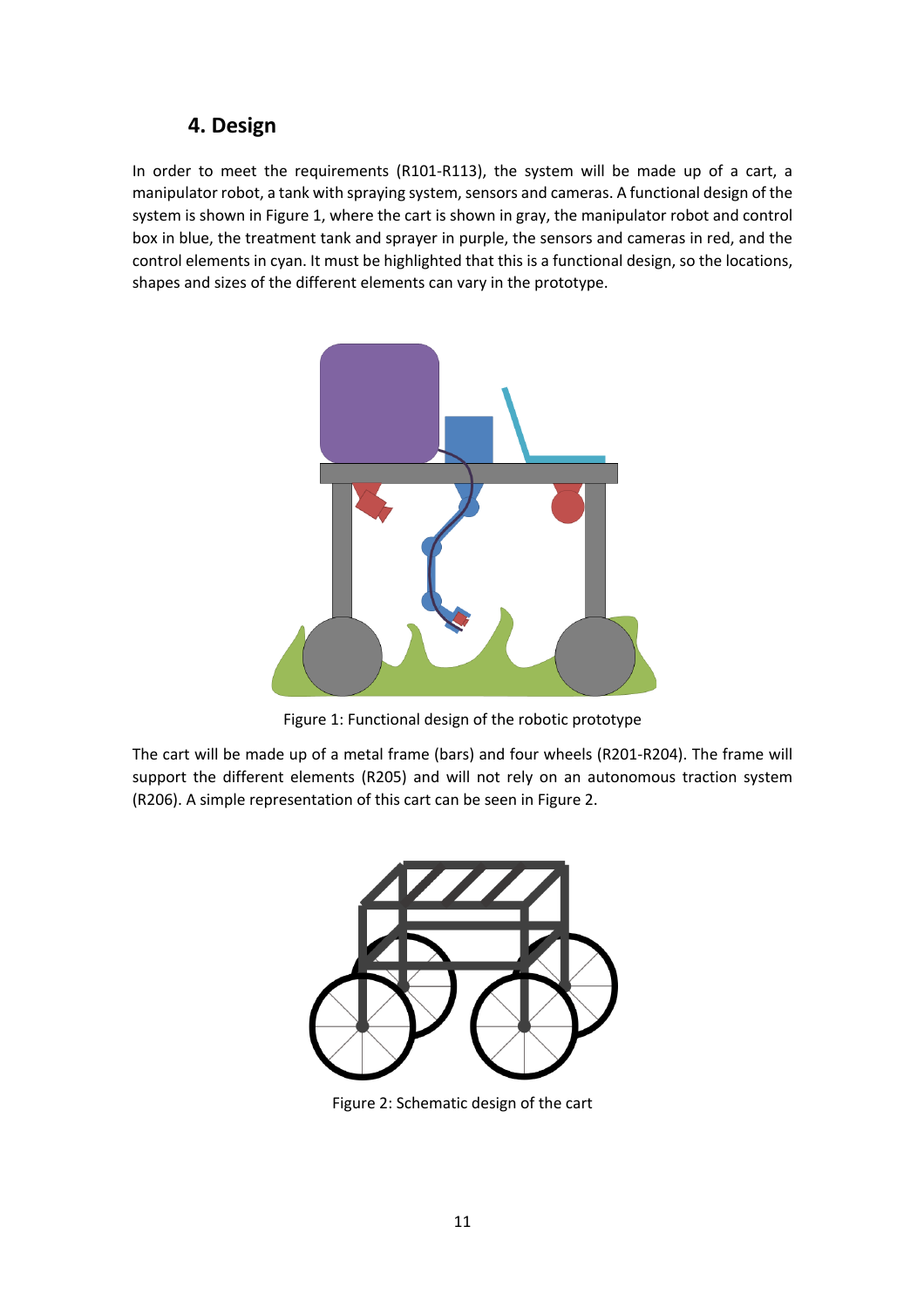As shown in Figure 1, the robot will hang down from the structure (R301) and will be able to reach the ground to acquire data and apply treatments (R302). Table 1 collects the main robot features obtained from the requirements. A minimum of 5 degrees of freedom (DoF) has been considered to meet the requirements related to the range and mobility of the robot. In addition, a minimum protection against solid particles and liquids of IP54 is chosen, which means the robot is effective against both dust (ingress of dust is not entirely prevented, but the quantity remains low enough to not interfere with the satisfactory operation of the equipment) and water splashing (water splashing against the enclosure from any direction shall have no harmful effect). Finally, the robot must be able to perform trajectories from point to point, as well as to follow straight lines and splines.

| <b>Feature</b>            | <b>Value</b>                    | <b>Requirement</b> |
|---------------------------|---------------------------------|--------------------|
| Reach                     | 600 mm                          | R <sub>304</sub>   |
| Load capacity             | $1.5 \text{ kg}$                | R307               |
| <b>Degrees of freedom</b> | 5                               | R303, R308         |
| <b>Power</b>              | Electrical                      |                    |
| /IP/                      | <b>IP54</b>                     | R113, R309         |
| <b>Trajectories</b>       | Point to point, lines, splines. | R303, R308         |

#### Table 1: Robot features

Three options were considered for the development of the robot with these features:

- A. Search and buy a commercial robot.
- B. Develop the robot with commercial modules.
- C. Design and build the robot from scratch.

An analysis revealed that each option has some advantages and drawbacks. On the one hand, A implies less effort in development and integration, but may not meet all the requirements defined by the application. On the other hand, C maximizes the adaptation of the robot to the application, but may imply an unaffordable effort considering the available time and budget. Finally, B can be considered a compromise between A and C, allowing to meet the requirements with a moderate effort. Therefore, the option B was chosen.

A modular robot with 5 DoF in 5 rotation joints shown in Figure 3 was chosen for the application. If the robot is located above the target plant, the first DoF  $(q_1)$  allows rotating around the plant, the next three DoF ( $q_2$ ,  $q_3$  and  $q_4$ ) allow to define the location of the tool and orientate it to the plant, and the last DoF ( $q_5$ ) allows to rotate the tool around its normal axis (R308). As a result, the camera can take pictures of whole plants and the actuator can apply treatments to the ground around them (R303).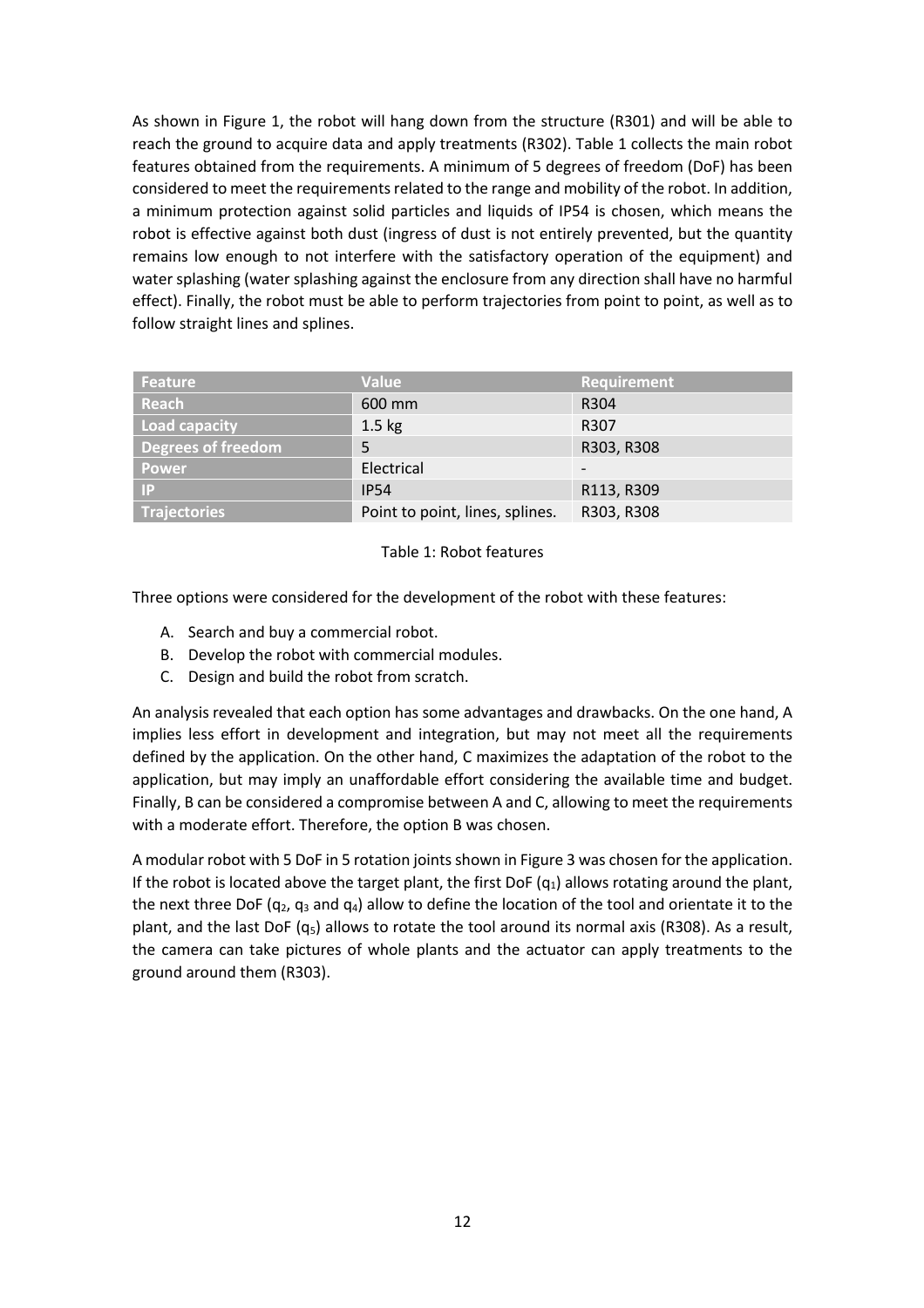

Figure 3: Morphology of the manipulator robot

The following lengths have been chosen for the different modules:  $L_0=0$ ,  $L_1=0$ ,  $L_2=350$ mm,  $L_3$ =270mm,  $L_4$ =170mm and  $L_5$ =0. According to the preliminary design (Figure 4) and the specifications of the manufacturer (Igus), the robot will have a reach of 790 millimeters (R304) and a precision of 1 millimeter (R305). Additionally, it will weight around 20 kg (R306), including the electromechanical components and excluding the control and power elements, and have a load capacity of around 2.5 kg (R307).



Figure 4: Simulation of the robot in multiple configurations

Regarding the sensors, a multispectral camera will be used to obtain multispectral images and compute NDVI indices of plants (R401-R402). This camera can be installed in the tool of the manipulator or in the frame of the cart, in order to take pictures of the target plants from the desired perspectives (R403). Additionally, a laser scanner will be integrated in the cart to obtain 3D models of the soil and plants, which will ease the motion planning of the manipulator robot and the application of treatments in the adequate locations (R404).

The actuation system will consist of a tank containing the liquid treatment, a hose pipe from the tank to the robot tool, and a pump to spray the liquid (R501 and R502). As already mentioned,